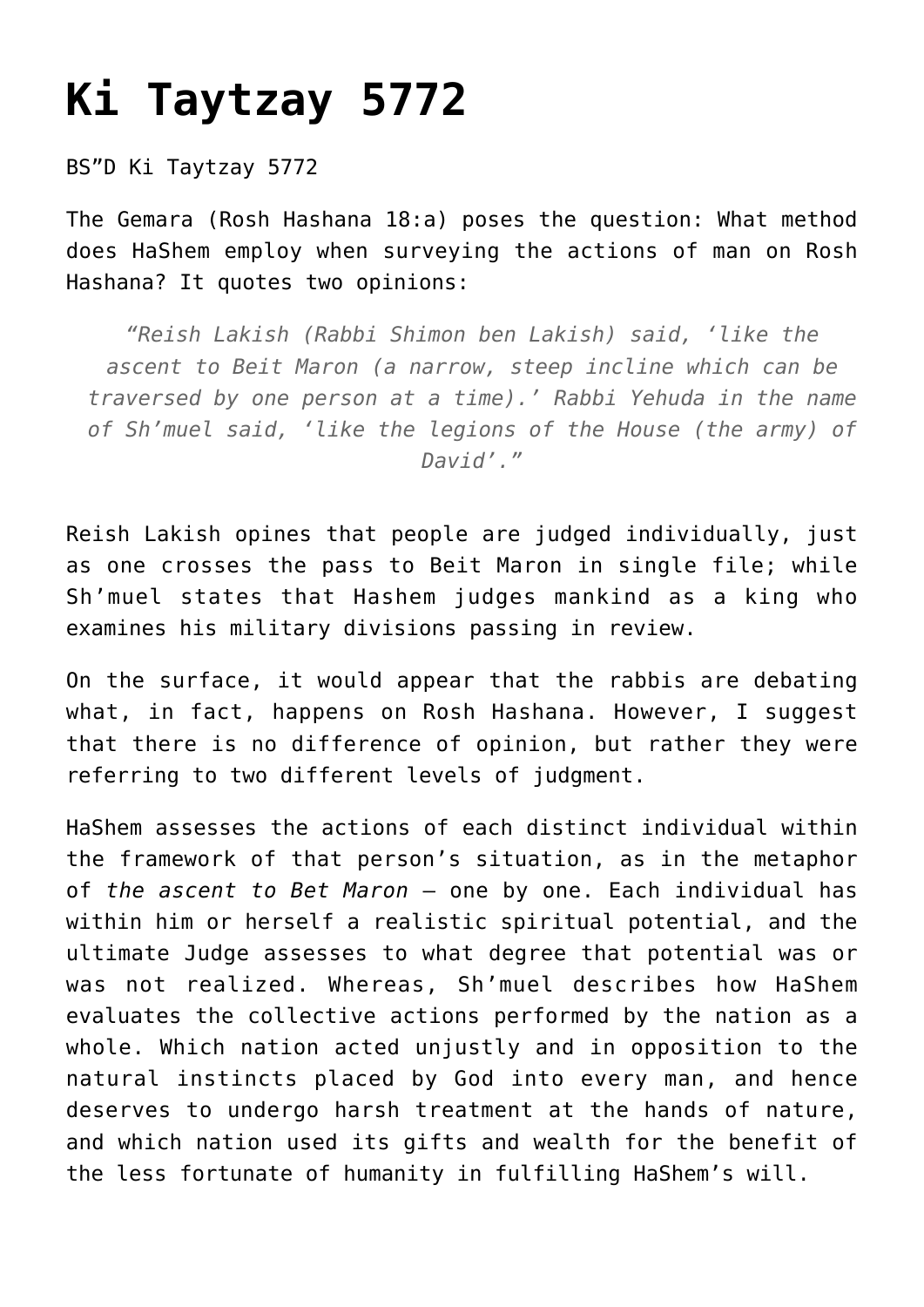We know that in His Torah, HaShem commanded us to perform "wake-up" calls when the time for *t'shuva* draws near. The Shofar is the "wake-up" call for the individual to cease angering his Maker, in order to commence on a way of life that will justify his being created. By Torah law, it is sounded on the day of Rosh HaShana (the second day is a rabbinic enactment); and by custom, it is sounded daily during the entire month of Elul. It is meant to remind us of our individual sins, which we would prefer to forget — sins against God, such as forbidden foods or prayer without proper intent, and sins against our fellow man. At times, we mask our negative behavior by convincing ourselves that the act was justified — for example, we convince ourselves that it was even a mitzva to embarrass that man in public for talking in shul. And at times, we sublimate the painful thoughts of our sins into the deep recesses of our subconscious, as if they never had happened.

The *tekiya-sh'varim-teru'ah* blasts of the shofar are the spiritual equivalent of the physical search for chametz before Pesach.

But how are we to understand that HaShem views our entire nation, composed of millions of different people, as an entity unto itself to be judged? And how does this entity do collective t'shuva? And where is the "shofar" which is meant to arouse the entire nation of Israel to return to HaShem? Serious questions!

Our collective, national sin: The nation of Israel was sent into galut, because we did not act in accordance with the sanctity demanded of people living in Eretz Yisrael. The cumulative sins of our fathers were the cause — galut was the punishment. But the nation, as such, became guilty of a more severe sin than that which caused the galut in the first place– we began to view the punishment as the norm of Jewish life. We called Vilna the "Jerusalem of Lithuania." We assimilated to any degree that the nations would permit. We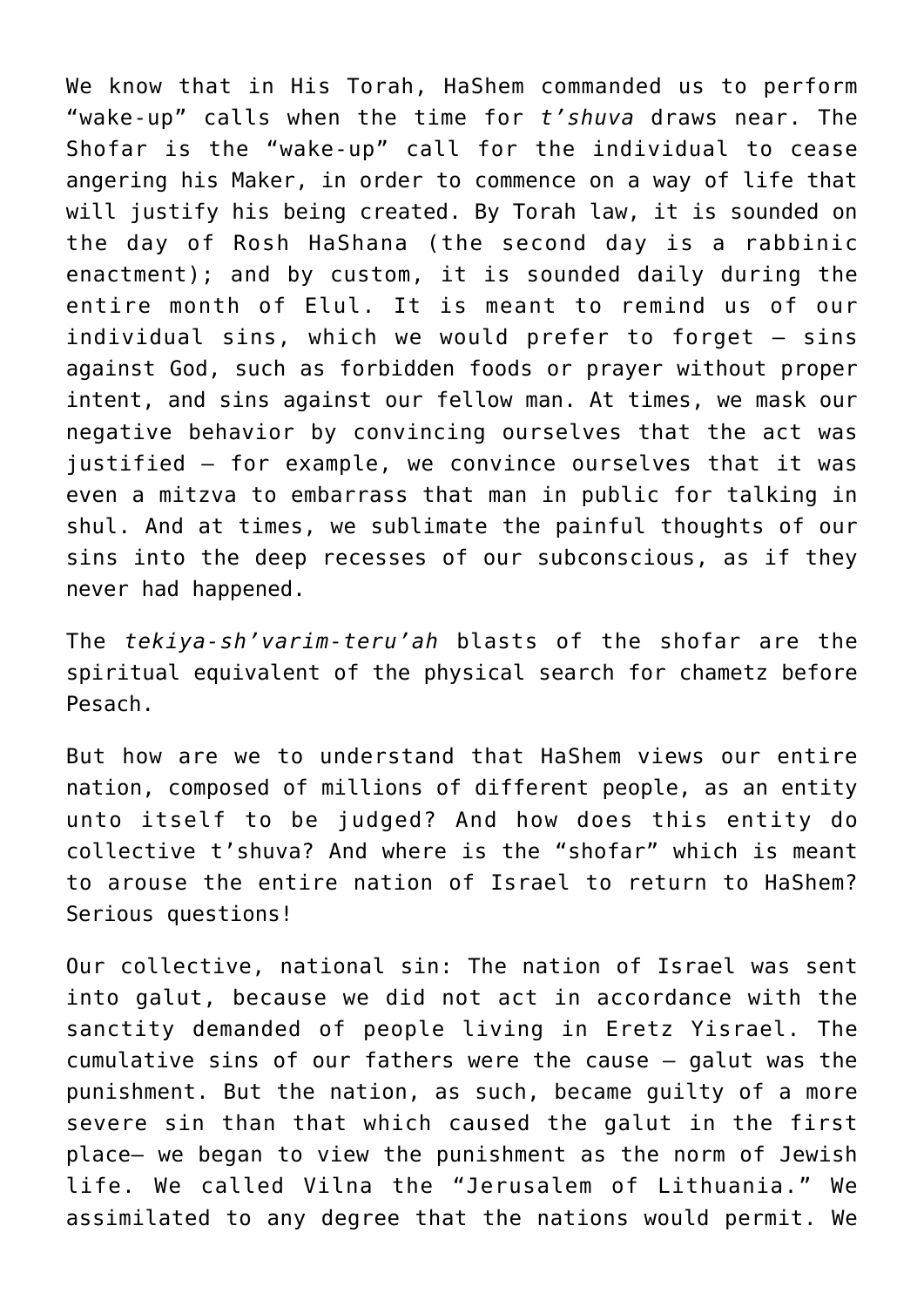forgot the holy tongue and studied Torah in a dialect of German and called it "Yiddish." And much more.

The act of repentance for the Jewish nation is the return en masse to the land which HaShem decreed to be for the Children of Israel.

Now the question is: We are aware of the shofar intended to awaken the individual Jew, but where is the shofar of Am Yisrael?

The seventh of the thirteen intermediate blessings in the *sh'moneh esrei* is

*Sound the great shofar for our freedom. And raise high the banner to bring back, together, our exiled (people) from the four corners of the earth to our land. Blessed are You who restores the disbursed of His Nation Israel*

The great shofar blasts intended to awaken the Jewish people from our apathy, despair and hopelessness is not an acoustic experience. It is the events of history through which HaShem directs His messages to Am Yisrael.

The destruction of the Temple was HaShem's shofar to inform the nation of His intense anger at our violations of the holy covenant and ingratiating attitude in the face of all that He had done for His people.

Our generation has merited to hear HaShem's great shofar again. In 5708 (1948), the first "**tekiya**" was sounded when HaShem opened the gates of Eretz Yisrael after 2000 years of galut to announce that now Rachel's prayer can be answered:

*And the children will return to their land (Jer. 31)*

The "**shevarim**" was sounded in 1967 when Yerushalayim was restored to Jewish sovereignty after 2000 years in captive